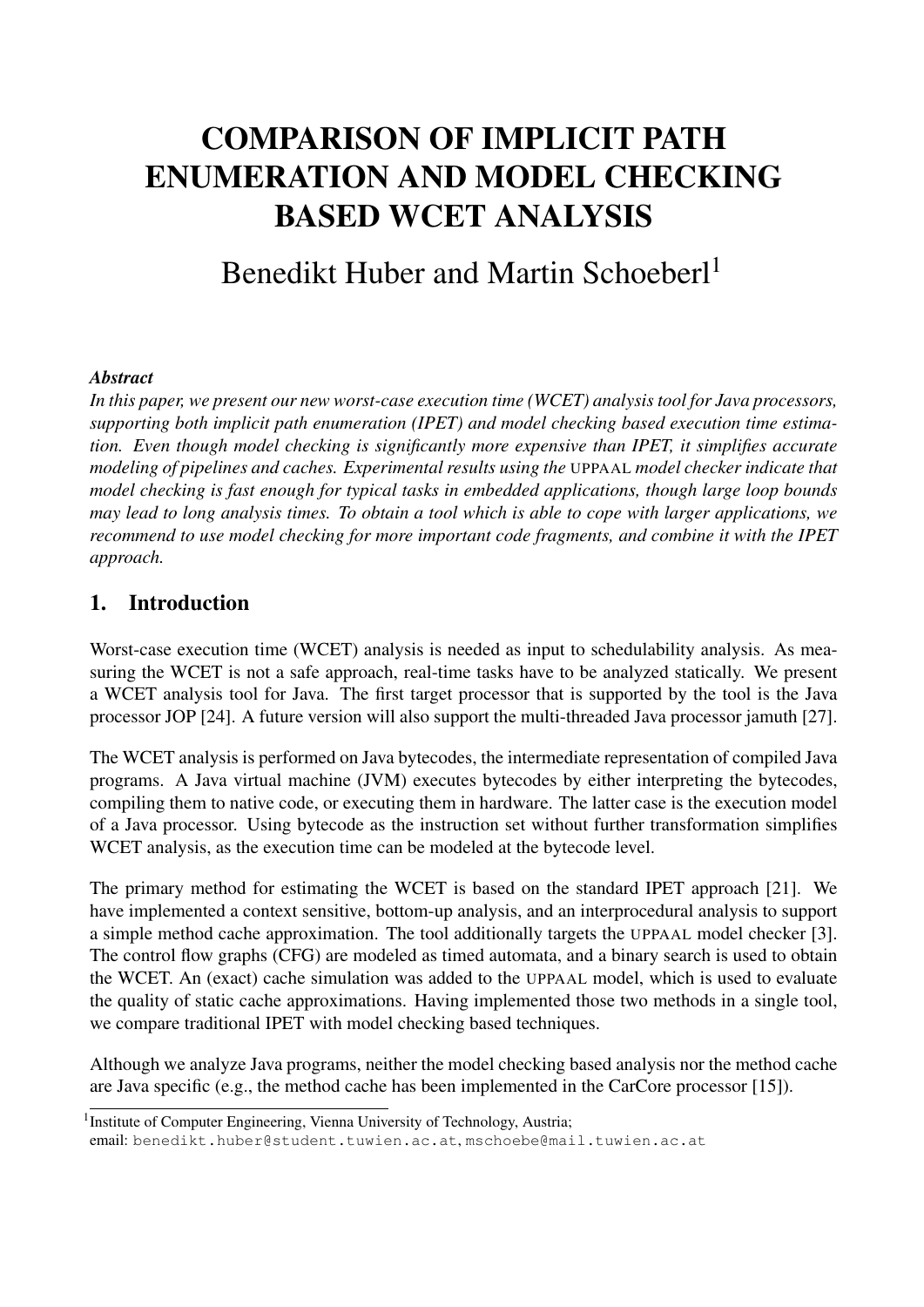### 1.1. The Target Architecture JOP

JOP [24] is an implementation of the Java virtual machine (JVM) in hardware. The design is optimized for low and predictable WCETs. Advanced features, such as branch prediction or out-of-order execution, that are hard to model for the WCET analysis, are completely avoided. Instead, the pipeline and the caches are designed to deliver good real-time performance.

Caches are a mandatory feature for pipelined architectures to feed the pipeline with enough instructions and speedup load/store instructions. Although direct-mapped caches or set-associative caches with a least recently used (LRU) replacement policy are WCET friendly, the instruction cache in JOP has a different organization. The cache stores full methods and is therefore named method cache [23]. The major benefit of that cache is that cache misses can only occur at method invoke or on a return from a method. All other instructions are guaranteed hits and the cache can be ignored during WCET analysis.

JOP uses a *variable block method cache*, where methods are allowed to occupy more than one cache block. JOP currently implements the variable block cache using a so called next-block replacement, effectively a first in, first out (FIFO) strategy. It is known, that the FIFO replacement strategy is not ideal for WCET analysis [22]. A LRU replacement would be preferable, as it provides a better caching behavior and is easier to analyze. However, the constraint on the method cache that a method has to span several contiguous blocks, makes the implementation of a LRU replacement strategy difficult.

#### 1.2. Related Work

WCET related research started with the introduction of timing schemas by Shaw [26]. Shaw presents rules to collapse the CFG of a program until a final single value represents the WCET. An overview of actual WCET research can be found in [20, 28]. Computing the WCET with an integer linear programming solver is proposed in [21] and [13]. The approach is named graph-based and implicit path enumeration respectively. We base our WCET analyzer on the ideas from these two groups.

Cache memories for the instructions and data are classic examples of the paradigm: *Make the common case fast*. Avoiding or ignoring this feature in real-time systems, due to its unpredictable behavior, results in a very pessimistic WCET bound. Plenty of effort has gone into research to integrate the instruction cache into the timing analysis of tasks [1, 9] and cache analysis integration with the pipeline analysis [8]. Heckmann et. al described the influence of different cache architectures on WCET analysis [10]. Our approach to cache analysis is to simplify the cache with the method cache. That form of caching needs no integration with the pipeline analysis and the hit/miss categorization can be approximated at the call graph, which leads to shorter analysis times.

WCET analysis at the bytecode level was first considered in [4]. It is argued that the well formed intermediate representation of a program, the Java bytecode, is well suited for a portable WCET analysis tool. In that paper, annotations for Java and Ada are presented to guide the WCET analysis at bytecode level. The work is extended in [2] to address the machine-dependent low-level timing analysis. Worst-case execution frequencies of Java bytecodes are introduced for a machine independent timing information. Pipeline effects (on the target machine) across bytecode boundaries are modeled by a *gain time* for bytecode pairs. Due to our target architecture that executes Java bytecode natively we can extend on the work of WCET analysis at bytecode level.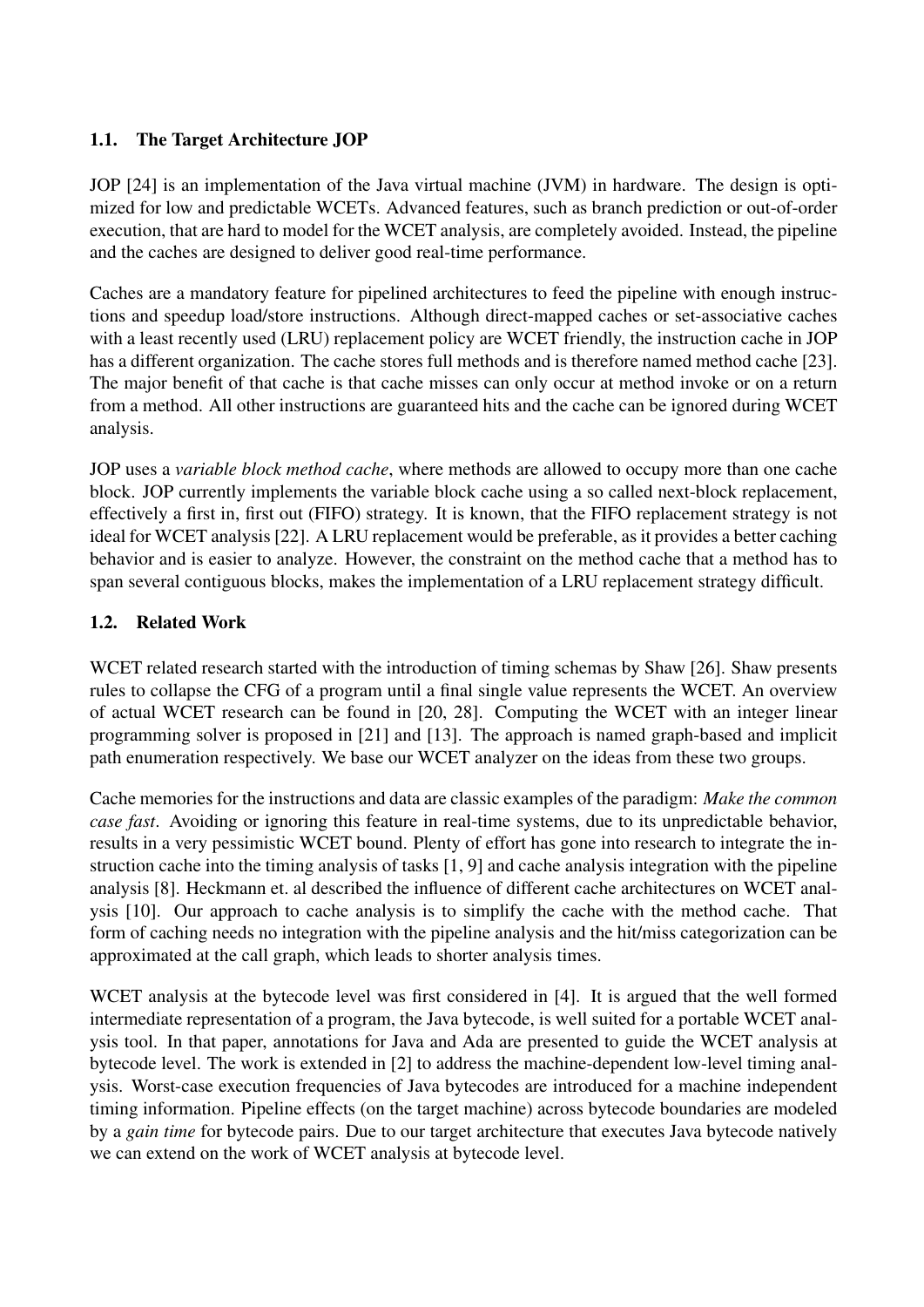In [25], an IPET based WCET analysis tool is presented that includes the timing model of JOP. A simplified version of the method cache, the two block cache, is analyzed for invocations in inner loops. Trevor Harmon developed a tree-based WCET analyzer for interactive back-annotation of WCET estimates into the program source [6]. The tool is extended to integrate JOP's method cache [7] in a similar way as in [25]. Compared to those two tools, which also target JOP, our presented WCET tool is enhanced with: (a) analysis of bytecodes that are implemented in Java; (b) a tighter method cache analysis; and (c) an evaluation of model checking for WCET analysis and exact modeling of the method cache in the model checking approach.

Whether and to what extend model checking can deliver tighter WCET bounds than IPET is investigated in [16]. Though we use timed automata and a different cache model, the argument that state exploration is potentially more precise than IPET still applies. A project closely related to our model checking approach is presented in [5]. Model checking of timed automata is used to verify the schedulability of a complete application. However, even with a simple example, consisting of two periodic and two sporadic tasks, this approach leads to a very long analysis time.

# 2. The WCET Analysis Tool

The new WCET analysis tool deals with a less restricted subset of Java than [25], adding support for bytecodes implemented in Java and dynamic dispatch. The supported subset of the Java language is restricted to acyclic callgraphs. As any static WCET analysis, we require the set of classes to be known at compile time.

For determining loop bounds, we rely on both source code annotations (similar to the ones described in [11, 25]) and dataflow analysis [19]. The latter is also used for computing the set of methods possibly executed when a virtual method is invoked. By default, the WCET is calculated using IPET, taking the variable block method cache into account (see Section 2.1.). Additionally, a translation to timed automata has been implemented, including method cache simulations (see Section 2.2.).

## 2.1. IPET and Static Cache Approximation

The primary method for estimating the WCET is based on the standard IPET approach [21]. Hereby, the WCET is computed by solving a maximum cost circulation problem in a directed graph representing the program's control flow. Each edge is associated with a certain cost for executing it, and linear constraints are used to exclude infeasible paths.

In addition to the usual approach modeling the application as one big integer linear program (ILP), we also support a bottom-up analysis, which first analyses referenced methods separately and then solves the intraprocedural ILP model. This is a fast, simple alternative to the global model, and allows us to invoke the model checker for smaller, important parts of the application. Furthermore, the recursive analysis is able to support incremental updates, and could be used by a bytecode optimizer or an interactive environment.

After completing the WCET analysis, we create detailed reports to provide feedback to the user and annotate the source code as far as possible. For this purpose, the solution of the ILP is analyzed, first annotating the nodes of the CFG with execution costs, and then mapping the costs back to the source code.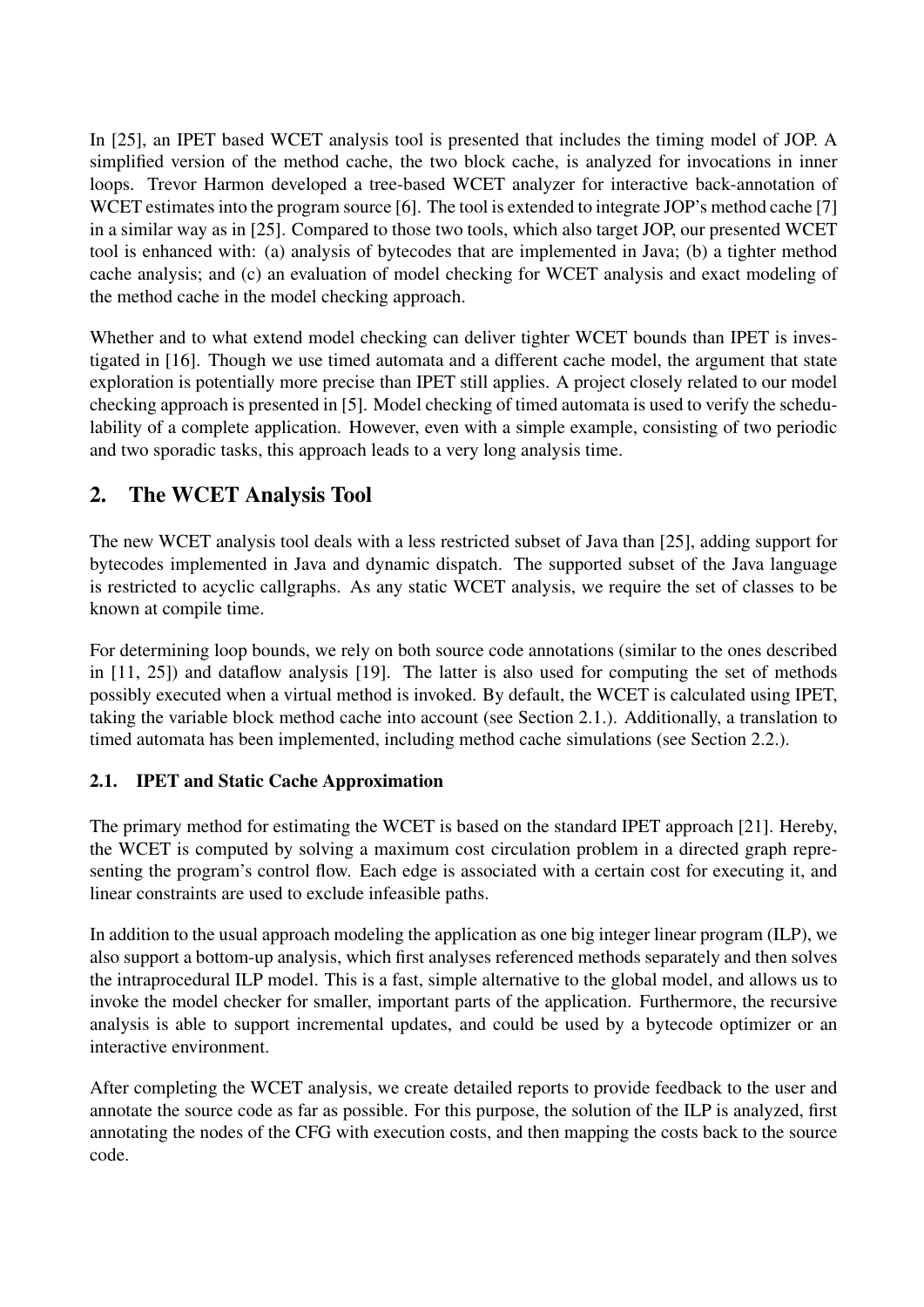Computing the Cache Cost To compute the cost of cache misses for JOP, we observe that a cache miss either occurs when executing an invoke instruction or when control returns to the caller. Each method takes a fixed number of cycles to load (depending on its size), and depending on the instruction triggering the cache miss, a certain number of those load cycles are hidden.

FIFO caches show unbounded memory effects [14] and simulating the cache with an initially empty cache is not a safe approximation. This applies even when the cache sequence corresponds to a path in a non-recursive call tree, so it is necessary to *flush the cache* at the task's entry point to get a safe approximation using simulation. As furthermore a long access history is needed to classify a cache access as hit or as miss, standard dataflow analysis techniques perform poorly on FIFO caches [22].

Approximating the Method Cache using Static Analysis Our technique to approximate the cache miss cost for an *N*-block FIFO method cache is based on the following fact: If it is known that during the execution of some method *m*, at most *N* distinct cache blocks (including those of *m*) are accessed, each accessed block will be loaded *at most once* when executing *m*. Currently a simple heuristic is used to identify such *all-fit* methods, by checking whether all methods possibly invoked during the execution of *m* fit into the cache.

To include this approximation into the ILP model, we traverse the callgraph of the program starting from the root method, and check for each call site, whether the invoked method *m* is *all-fit*. If this is the case, the supergraph of *m* is duplicated, adding constraints that the code of each method possibly accessed during the execution is loaded at most once. Otherwise, the invoke and return cache access are considered to be a cache miss.

#### 2.2. Calculating the WCET using Model Checking

UPPAAL is a model checker based on networks of timed automata, supporting *bounded integer variables* and synchronization using *channels* [3]. We have implemented a translation of (Java) programs to UPPAAL models, and use the model checker to determine a safe WCET bound. This allows us to potentially deal with complex timing dependencies, and gives us the opportunity to verify whether and to what extent model checking works for practical WCET estimation. Our initial attempt was based on ideas from [17, 5] and has been subsequently refined using progress measures and adding cache simulations.

General Strategy An UPPAAL model comprises global declarations of clocks, synchronization channels and variables, and a set of *processes*. Each process is instantiated from a *template* and may have its own set of local clocks and variables. We start by declaring a global clock *t*, which represents the total time passed so far, and build timed automata simulating the behavior of the program, one for each method. Additionally, we add a clock representing the local time passed at some instruction, *tlocal*.

There is one location *I*, which is the entry point of the program, and one location *E*, which corresponds to the program's exit. When execution has finished, the system takes the transition from *E* to the final state *EE* (Figure 1). If we want to check whether *tguess* is a safe WCET bound, we ask the model checker to verify that for all states which are at location  $E, t \leq t_{\text{guess}}$  holds. If this property is satisfied, *tguess* is a safe WCET bound, otherwise we have to assume it is not. Starting with a known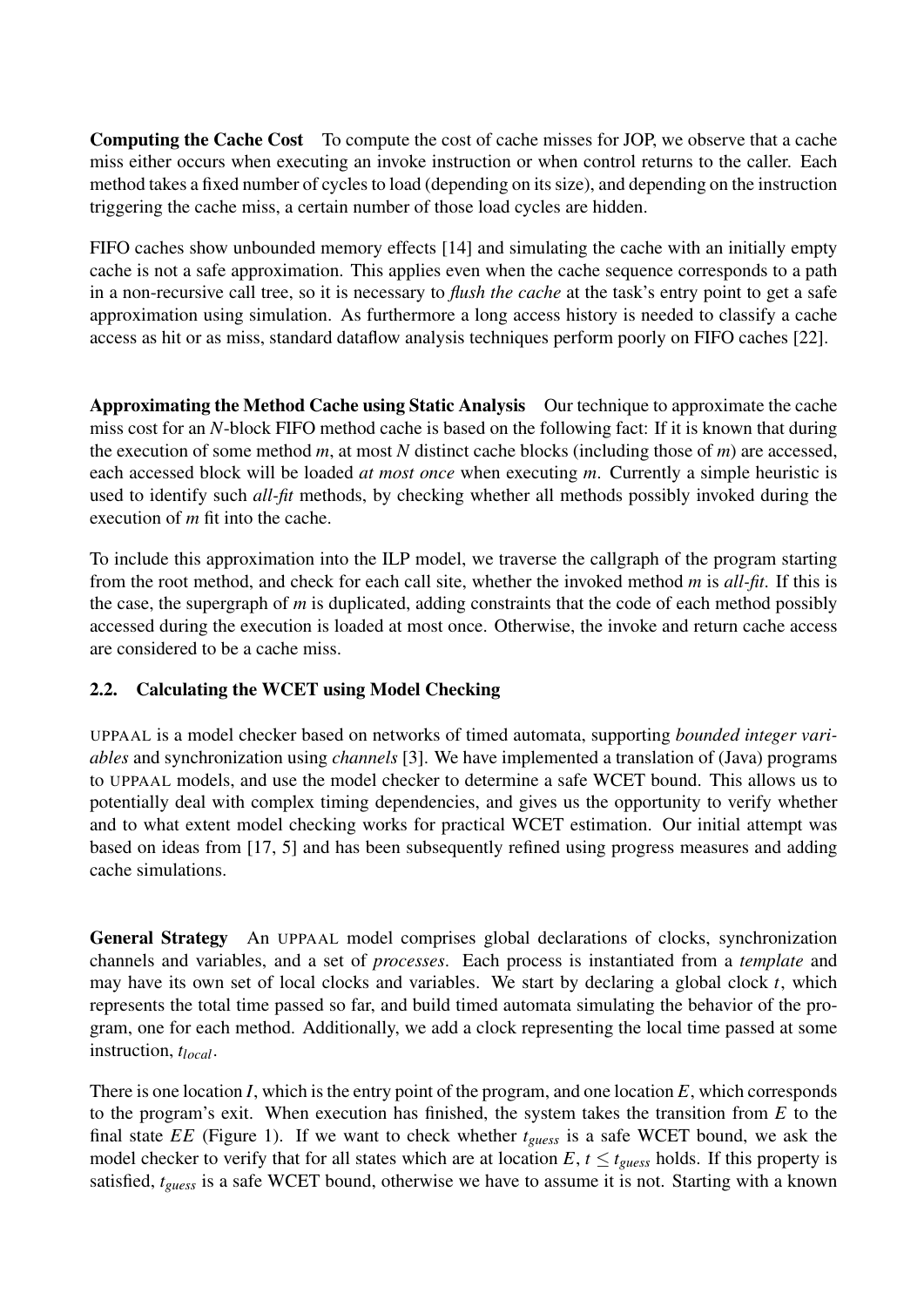

Safe bound if (**E implies t ≤ tguess**)

Figure 1. Calculating the WCET bound using UPPAAL



Figure 2. Modeling CFGs as Timed Automata

upper bound, provided by the IPET analysis, we perform a binary search to find a tighter WCET bound. Note that if the model checker kept track of the maximum value of *t* encountered during state exploration, it would not be necessary to perform a binary search.

**Translation of CFGs** Given the CFG of a Java method  $m_i$ , we build an automaton  $M_i$  simulating the behavior of that method by adding *locations* representing the CFG's nodes and *transitions* representing the flow of control. The initial location  $M_i$ . *I* corresponds to the entry node of the CFG, and the location  $M_i.E$  to its exit node.

To model the timing of basic blocks, we reset *tlocal* at the incoming edges of a basic block. If the execution of the basic block takes at most  $c_{max}$  cycles, we add the invariant  $t_{local} \leq c_{max}$  to the corresponding location. On architectures where the maximum number of cycles depends on the edge *e* taken, additional guards of the form  $t_{local} \leq c_e$  are added to the outgoing edges of the basic block (Figure 2(a)).

Modeling Loops It would be possible to eliminate bounded loops by unrolling them in a preprocessing step, but it is more efficient to rely on bounded integer variables. Assume it is known that the body of loop *n* is executed at least  $L_n$  and at most  $K_n$  times. We declare a local bounded integer variable  $i_n$  representing the loop counter, ranging from 0 to  $K_n$ . The loop counter is initialized to 0 when the loop is entered. If an edge implies that the loop header will be executed one more time, a guard  $i_n < K_n$  and an update  $i_n \leftarrow i_n + 1$  is added to the corresponding transition. If an edge leaves the loop, we add a guard  $i_n \ge L_n$  and an update  $i_n \leftarrow 0$  to the transition (Figure 2(b)).

It might be beneficial to set  $L_n = K_n$ , but this is only correct in the absence of timing anomalies, and therefore in general unsound in the presence of FIFO caches. In principle, every control flow repre-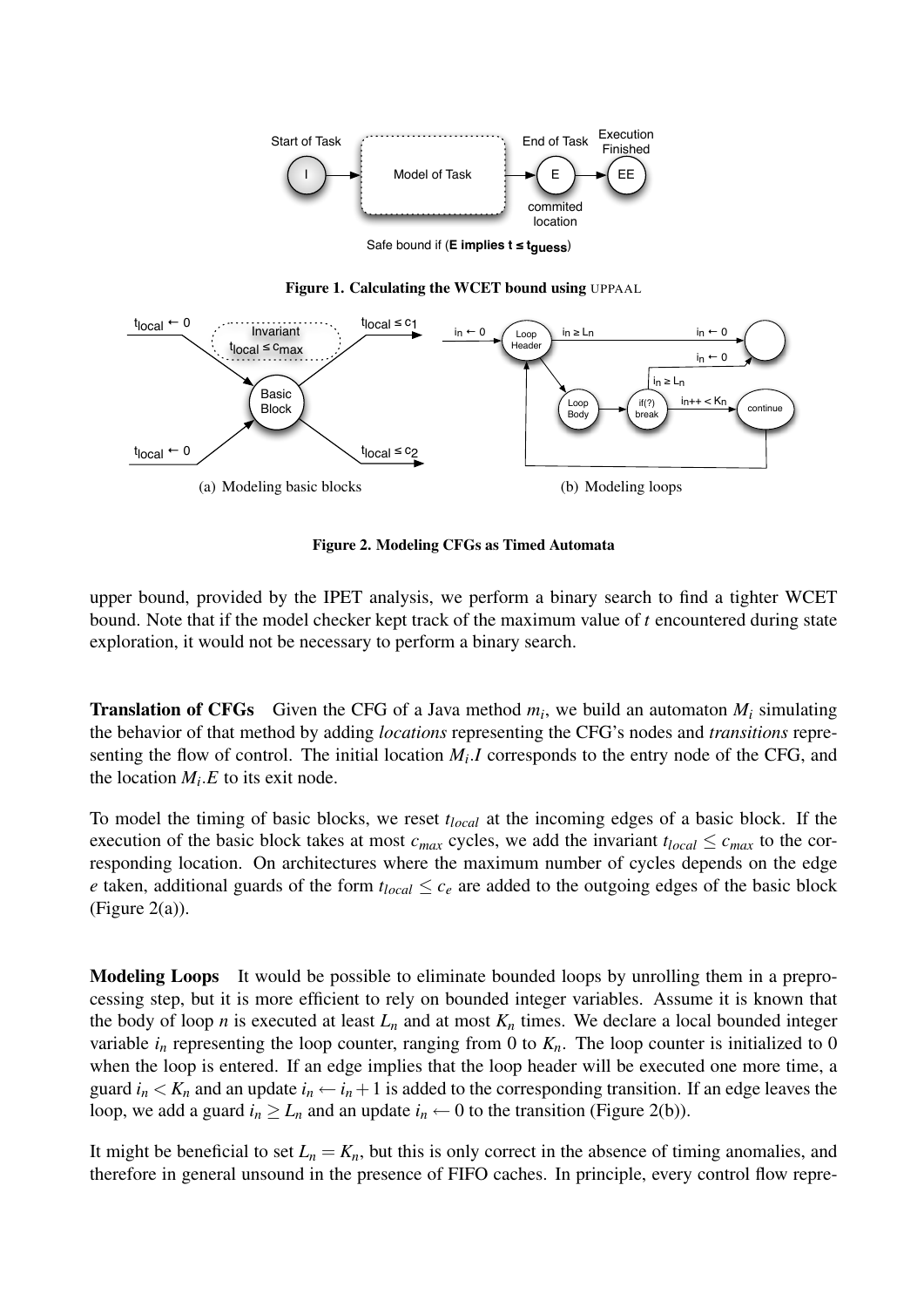

Figure 3. Translating Method Invocations and Cache Accesses

sentable using bounded integer variables can be modeled using UPPAAL, though we only implemented simple loop bounds in the current version of our tool.

**Method Invocations** We build one automaton  $M_i$  for each reachable method  $m_i$ . To model method invocations, we synchronize the method's automata using channels. When a method  $m_i$  is invoked, the invoke transition synchronizes with the outgoing transition of *M<sup>i</sup>* .*I* on the invoked method's channel. When returning from method  $m_i$ , the transition from  $M_i.E$  to  $M_i.I$  synchronizes with the corresponding return transition in the calling method. This translation assumes that there are no recursive calls. To allow the method to be invoked several times, a transition from  $M_i.E$  to  $M_i.I$  is added to all methods (see Figure  $3(a)$ ).

Method Cache Simulation Using timed automata, it is possible to directly include the cache state into the timing model. It is most important, however, to keep the number of different cache states low, to limit space and time needed for the WCET calculation. JOP's method cache is especially well suited for model checking, as the number of blocks and consequently the number of different cache states are small.

To include the method cache in the UPPAAL model, we introduce an array of global, bounded integer variables, representing the blocks of the cache. It is assumed that the cache initially only contains the main method and is otherwise empty. As this is not a safe approximation in general, we have to ensure that the first access to some method is actually a cache miss, for example by inserting a cache flush at the beginning of the main method.

We insert two additional locations right before and after the invoke location, modeling the time spent for loading the invoked method and the invoking method at a return, respectively. The UPPAAL function access\_cache updates the global cache state and sets the variable lastHit to either true or false (see Figure 3(b) and Listing 1).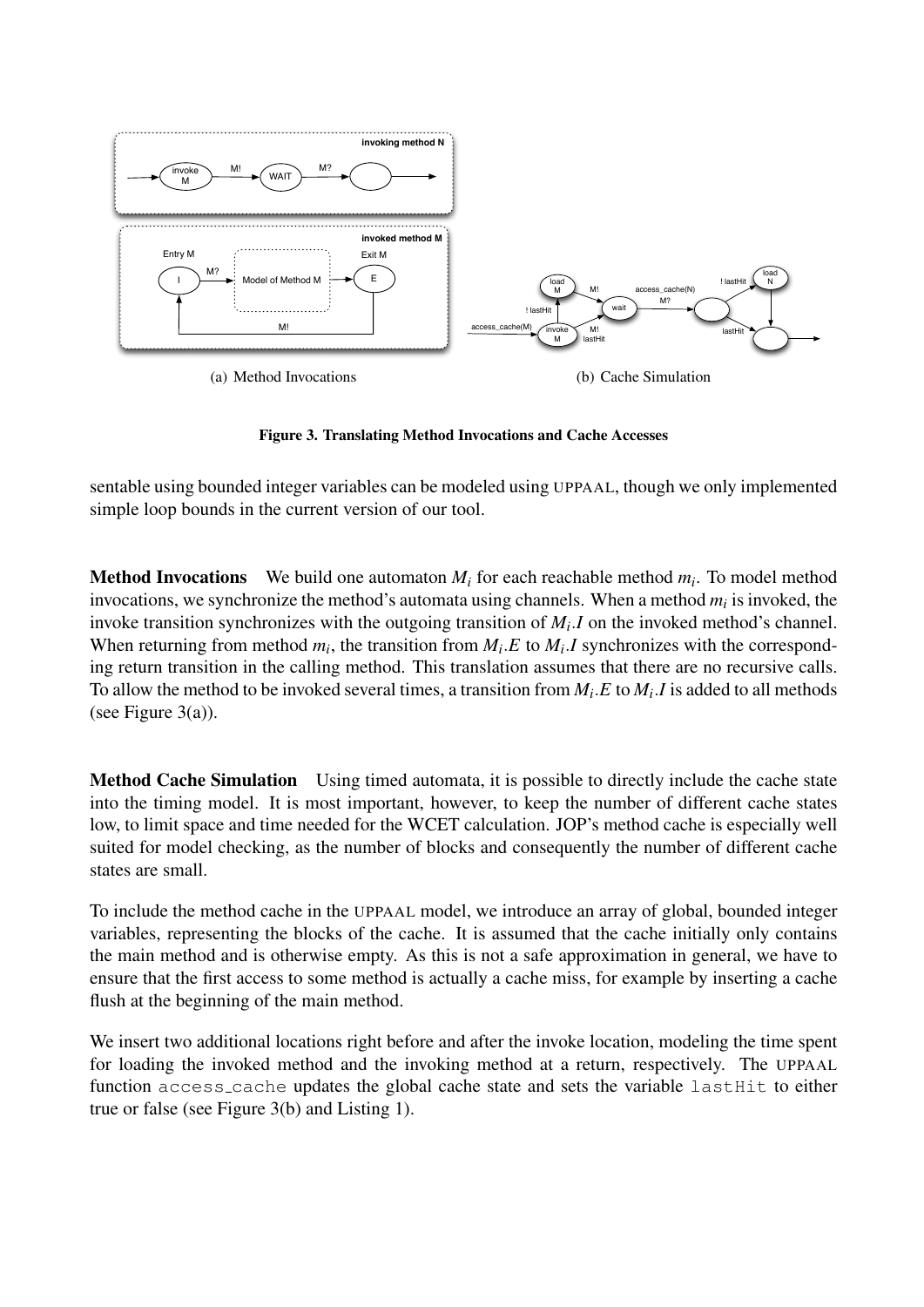```
1 const int NBLOCKS[NMETHODS] = { /∗ number of blocks per method ∗/ };
 2 const int UNDEF = NMETHODS;<br>3 /* In the initial state, the main
     3 /∗ In the initial state , the main method occupies the first , say, K blocks of
 4 the cache. Therefore, all fields of the array are undefined, except the one<br>5 at position K–1, which is set to the id of the main method. */
         5 at position K−1, which is set to the id of the main method. ∗/
 6 \mid int [0, NMETHODS] cache[NBLOCKS] = { UNDEF, ..., MAIN ID, UNDEF, ... };
 7 bool lastHit ; /∗ whether last access was cache hit ∗/
      void access_cache (int mid) {
 9 int p = 0; /∗ pointer into the cache ∗/
10 int mblocks = NBLOCKS[mid]; /∗ blocks of accessed method */<br>11 astHit = false : /* no cache hit so far */
                                              11 lastHit = false ; /∗ no cache hit so far ∗/
12
13 /∗ Check if mid is in the cache ∗/
14 for(p = 0; p < NBLOCALS; p++)
15 if (cache[p] == mid) { lastHit = true; return; }
16
17 /∗ Move cache blocks and insert new tag ∗/
18 for(p = NBLOCKS - 1; p >=mblocks; p-)<br>cache[n] = cache[n = mblocks]
               cache[p] = cache[p - mblocks];20 for(p = 0; p < sz-1; p++)<br>21 cache[p] = \text{UNDEF};
21 cache[p] = UNDEF;<br>22 cache[p] = mid;
                                              22 cache[p] = mid; /∗ tag is written at position mblocks − 1 ∗/
23 }
```
Listing 1. FIFO variable block cache simulation

Progress Measures and Optimizations The performance of the model checker crucially depends on the search order used for state exploration. Instead of using the default breadth-first search, performance is greatly improved by using an *optimal search order*. For a loop-free CFG, it is obviously beneficial to deal with node *a* before node *b*, if *a* is executed before *b* on each possible execution path. This topological order is generalized to CFGs with loops by taking the values and bounds of loop counters into account. Finally, we extend this idea to applications with more than one method by defining a relative *progress measure* [12], which is incremented on transitions and *monotonically increases* on each possible execution path. The progress measure both guides UPPAAL's state space exploration and reduces memory usage.

Additionally, for cache simulation purposes we pre-calculate the WCET of inner loops and leaf methods, using either model checking or IPET. The corresponding subgraphs of the CFG are replaced by summary nodes, resulting in a locally simplified model. Currently, we are developing a model checker prototype to explore further optimizations using state abstractions, optimized data structures, and exploiting sharing, caching, and locality.

## 3. Evaluation

In this section, we will present some experimental results obtained with our tool. The first problem set<sup>2</sup> consists of small benchmarks to evaluate the model checker's performance for intraprocedural analysis. The second set comprises benchmarks extracted from real world, embedded applications. Those examples are reactive systems, with many control flow decisions but few loops, making it difficult to obtain a good execution time estimate using measurements.

Table 1 lists the number of methods, the bytecode size of the tasks under consideration, and the number of control flow nodes in the (conceptually) unrolled supergraph. Additionally, we list the size of the largest method in bytes, which determines the minimal cache size. As WCET analysis targets

 $2P$ rovided by the Mälardalen Real-Time Research Center, except  $GCD$ .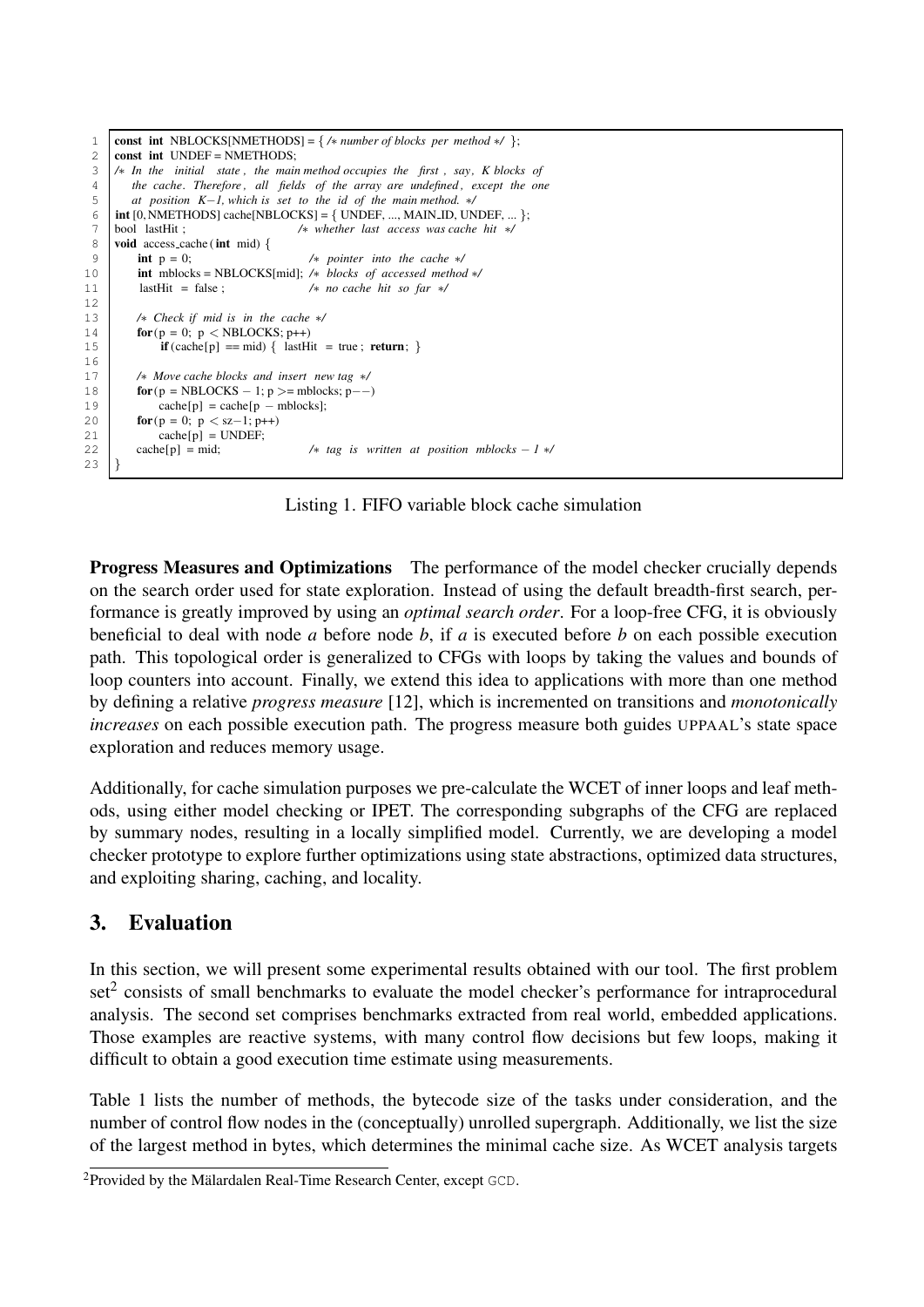| Problem           | Description                              | Methods | Size (Total / Max) | Nodes   |
|-------------------|------------------------------------------|---------|--------------------|---------|
| <b>DCT</b>        | Discrete Cosine Transform $(8 \times 8)$ | 2       | 968/956            | 45      |
| <b>GCD</b>        | Greatest Common Divisor (32 bit)         | 3       | 138/100            | 9599    |
| MatrixMult        | Matrix Multiplication $(50 \times 50)$   |         | 106/84             | 19460   |
| <b>CRC</b>        | Cyclic Redundancy Check (40 bytes)       | 6       | 404 / 252          | 26861   |
| <b>BubbleSort</b> | Bubble Sort $(500 \times 500)$           | 2       | 87/80              | 1000009 |
| LineFollower      | A simple line-following robot            | 9       | 226/76             | 96      |
| Lift              | Lift controller                          | 13      | 1206/216           | 438     |
| UdpIp             | Network benchmark                        | 28      | 1703/304           | 9600    |
| Kfl               | <i>Kippfahrleitung</i> application       | 46      | 2539/1052          | 11348   |

|  |  |  |  |  | Table 1. Problem sets for evaluation |
|--|--|--|--|--|--------------------------------------|
|--|--|--|--|--|--------------------------------------|

| Problem           | Measured ET | Single Block | FIFO Cache  | FIFO Cache | Pessimism |
|-------------------|-------------|--------------|-------------|------------|-----------|
|                   | <b>JOP</b>  | <b>IPET</b>  | <b>IPET</b> | UPPAAL     | Ratio     |
| <b>DCT</b>        | 19124       | 19131        | 19131       | 19124      | 1.00      |
| <b>GCD</b>        | 62963       | 75258        | 73674       | 73656      | 1.17      |
| MatrixMult        | 1.09M       | 1.09M        | 1.09M       | 1.09M      | 1.00      |
| <b>CRC</b>        | 0.19M       | 0.47M        | 0.38M       | 0.38M      | 2.00      |
| <b>BubbleSort</b> | 32.16M      | 46.33M       | 46.33M      | 46.33M     | 1.44      |
| LineFollower      | 2348        | 2610         | 2411        | 2368       | 1.03      |
| Lift              | 5484        | 8897         | 8595        | 8355       | 1.57      |
| UdpIp             | 8375        | 131341       | 130518      | 129638     | 15.58     |
| Kfl (8 Block)     | 10616       | 49744        | 40452       | 37963      | 3.81      |

#### Table 2. Measured and computed WCET

single tasks, the size of the considered applications seems to be realistic for embedded systems. On the other hand, we would definitely benefit from a larger and varying set of benchmarks.

#### 3.1. Comparison of Measured Execution Time and Calculated WCET

Table 2 compares the measured execution times and the computed WCET estimates. For all experiments, we use a memory access timing of 2 cycles for a read and 3 cycles for a write. We use a 16-block variable-block FIFO method cache, with 1 KB instruction cache memory in total.

The WCET was computed assuming a cache in which every access is a cache miss (Single Block IPET), using the static method cache approximation described in Section 2.1. (FIFO Cache IPET), and the UPPAAL cache simulation presented in the last section (FIFO Cache UPPAAL).  $3$ 

Pessimistic estimations in the first problem set are mainly due to missing flow facts and data dependent flow (BubbleSort, CyclicRedundancyCheck), while in the second problem set the measurements do not cover all execution paths (Lift, Kfl) or use a small payload (UdpIp). The estimates using the static cache approximation are quite close to the exact cache simulation using UPPAAL, so here, the approximation worked well. One should note, however, that the cache costs are in general small, and a bigger difference could occur on other platforms.

<sup>&</sup>lt;sup>3</sup>For the Kfl benchmark, UPPAAL ran out of memory, so we had to reduce the number of cache blocks to 8.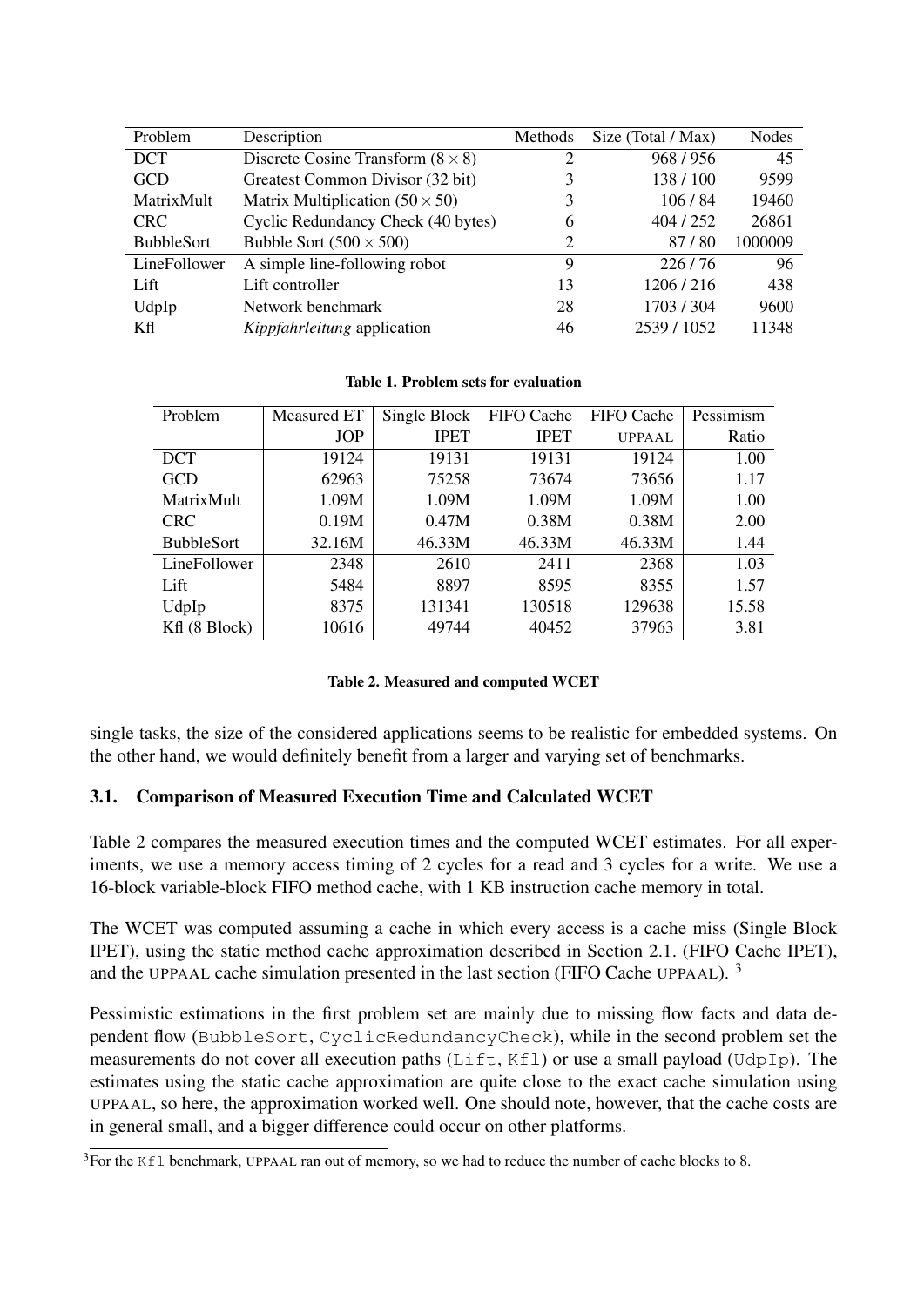| Problem                   | <b>IPET</b> | <b>UPPAAL Breadth First</b> |         | <b>UPPAAL Progress</b> |        |
|---------------------------|-------------|-----------------------------|---------|------------------------|--------|
|                           |             | Verify                      | Search  | Verify                 | Search |
| <b>DCT</b>                | 0.00        | 0.09                        | 1.21    | 0.07                   | 0.84   |
| <b>GCD</b>                | 0.00        | 3.10                        | 47.65   | 0.20                   | 2.75   |
| MatrixMult                | 0.01        | 0.21                        | 3.52    | 0.23                   | 4.58   |
| <b>CRC</b>                | 0.01        | 1.21                        | 16.32   | 0.52                   | 9.46   |
| <b>BubbleSort</b>         | 0.00        | 7.63                        | 197.91  | 10.33                  | 268.43 |
| LineFollower              | 0.00        | 0.11                        | 1.07    | 0.15                   | 1.10   |
| Lift                      | 0.01        | 0.17                        | 2.07    | 0.18                   | 1.38   |
| UdpIp                     | 0.03        | 8.98                        | 84.69   | 1.78                   | 30.28  |
| UdpIp simplified          |             | 0.64                        | 7.28    | 0.44                   | 7.07   |
| Kfl (no cache)            | 0.04        | 92.19                       | 1229.42 | 0.57                   | 9.23   |
| Kfl simplified (no cache) |             | 33.81                       | 444.73  | 0.45                   | 7.23   |
| Kfl (8 blocks)            | 0.13        |                             |         | 31.77                  | 428.24 |
| Kfl simplified (8 blocks) |             |                             |         | 17.72                  | 263.18 |

| Table 3. Analysis execution time in seconds |  |
|---------------------------------------------|--|
|---------------------------------------------|--|

#### 3.2. Performance Analysis

We have evaluated the time needed to estimate the WCET using the techniques presented in this paper, summarized in Table 3. For the approach using the UPPAAL model checker, we consider the translation without (UPPAAL Breadth First) and with progress measures (UPPAAL Progress Measure). For the two largest problems, we additionally consider locally simplified models (Section 2.2.). The time spent in the binary search and the maximum time needed for one invocation of the UPPAAL verifier are listed in the table. For comparison, we measure the time spent in the ILP solver, when using the global IPET approach.

All experiments were carried out using an Intel Core Duo 1.83 Ghz with 2 GB RAM on darwin-9.5. For IPET, the linear programs were solved using  $1p\_solve 5.5$ . We use UPPAAL 4.0.7 with aggressive space compression  $(-S \ 2)$ , but without convex hull approximation, as for our translation, the number of generated states is not affected by this choice.

For the first problem set, the analysis times for the IPET approach are below 10 milliseconds, as loops can be encoded efficiently using linear constraints. We observe that UPPAAL handles the analysis of those small benchmarks well too, as long as the number of executions of the innermost loop's body do not get too large (as in BubbleSort).

In the second problem set, the solver times for the IPET approach are still below 0.2 seconds, so the additional equations for the cache approximation did not result in a significant increase of the time needed for the ILP solver. Although model simplifications reduced the analysis times for the larger two problems, the most important optimization for UPPAAL is the use of progress measures. Progress measures can greatly improve performance (up to −99%), sometimes leading to slightly longer analysis times  $(+35%)$ . Furthermore, the cache simulation of the Kfl benchmark was only possible using progress measures, although we had to reduce the number of cache blocks to avoid a state explosion.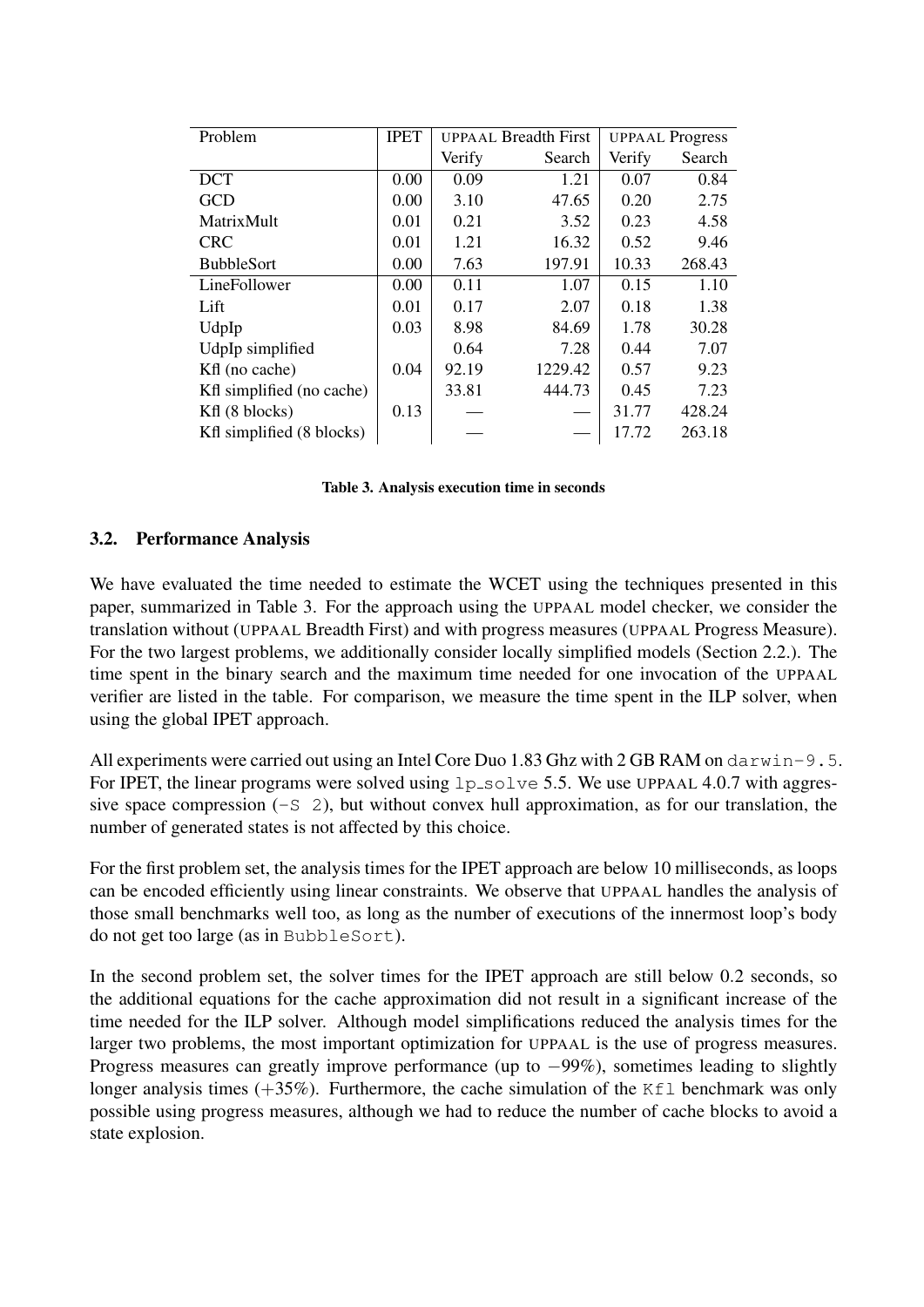## 4. Conclusion

In this paper, we presented a WCET analysis tool for Java processors. The tool is open-source under the GNU GPL license.<sup>4</sup> The tool includes a static analysis of the effects of the method cache. The first target is the Java processor JOP. In a future version we will include jamuth as a second target.

From the comparison of IPET with model checking based WCET analysis we see that IPET analysis outperforms model checking analysis with respect to the analysis time. However, model checking allows easy integration of complex hardware models, such as that of the method cache. We conclude that a combined approach where model checking is used on simplified problems delivers tight WCET bounds at a reasonable analysis time. In the current version of the tool we simplified CFGs and used model checking for the global analysis.

As future work we consider using model checking to analyze local effects and solve the global analysis with IPET. As an application of this approach we consider model checking for the complex timing interaction of a chip-multiprocessor version of JOP [18].

## Acknowledgement

One author thanks Anders P. Ravn for suggesting UPPAAL for the model checking based WCET analysis during an enjoyable research visit at the University of Aalborg. We thank Anders for the initial UPPAAL model of the method cache and constructive comments on preliminary versions of the paper. The research leading to these results has received funding from the European Community's Seventh Framework Programme [FP7/2007-2013] under grant agreement number 214373 (Artist Design).

## **References**

- [1] ARNOLD, R., MUELLER, F., WHALLEY, D., AND HARMON, M. Bounding worst-case instruction cache performance. In *IEEE Real-Time Systems Symposium* (1994), pp. 172–181.
- [2] BATE, I., BERNAT, G., MURPHY, G., AND PUSCHNER, P. Low-level analysis of a portable Java byte code WCET analysis framework. In *Proc. 7th International Conference on Real-Time Computing Systems and Applications* (Dec. 2000), pp. 39–48.
- [3] BEHRMANN, G., DAVID, A., AND LARSEN, K. G. A tutorial on Uppaal. In *Formal Methods for the Design of Real-Time Systems: 4th International School on Formal Methods for the Design of Computer, Communication, and Software Systems, SFM-RT 2004* (September 2004), M. Bernardo and F. Corradini, Eds., no. 3185 in LNCS, Springer–Verlag, pp. 200–236.
- [4] BERNAT, G., BURNS, A., AND WELLINGS, A. Portable worst-case execution time analysis using Java byte code. In *Proc. 12th EUROMICRO Conference on Real-time Systems* (Jun 2000).
- [5] BOGHOLM, T., KRAGH-HANSEN, H., OLSEN, P., THOMSEN, B., AND LARSEN, K. G. Model-based schedulability analysis of safety critical hard real-time Java programs. In *Proceedings of the 6th international workshop on Java technologies for real-time and embedded systems (JTRES 2008)* (New York, NY, USA, 2008), ACM, pp. 106–114.

<sup>&</sup>lt;sup>4</sup>The source is available on the project's website http://www.jopdesign.com.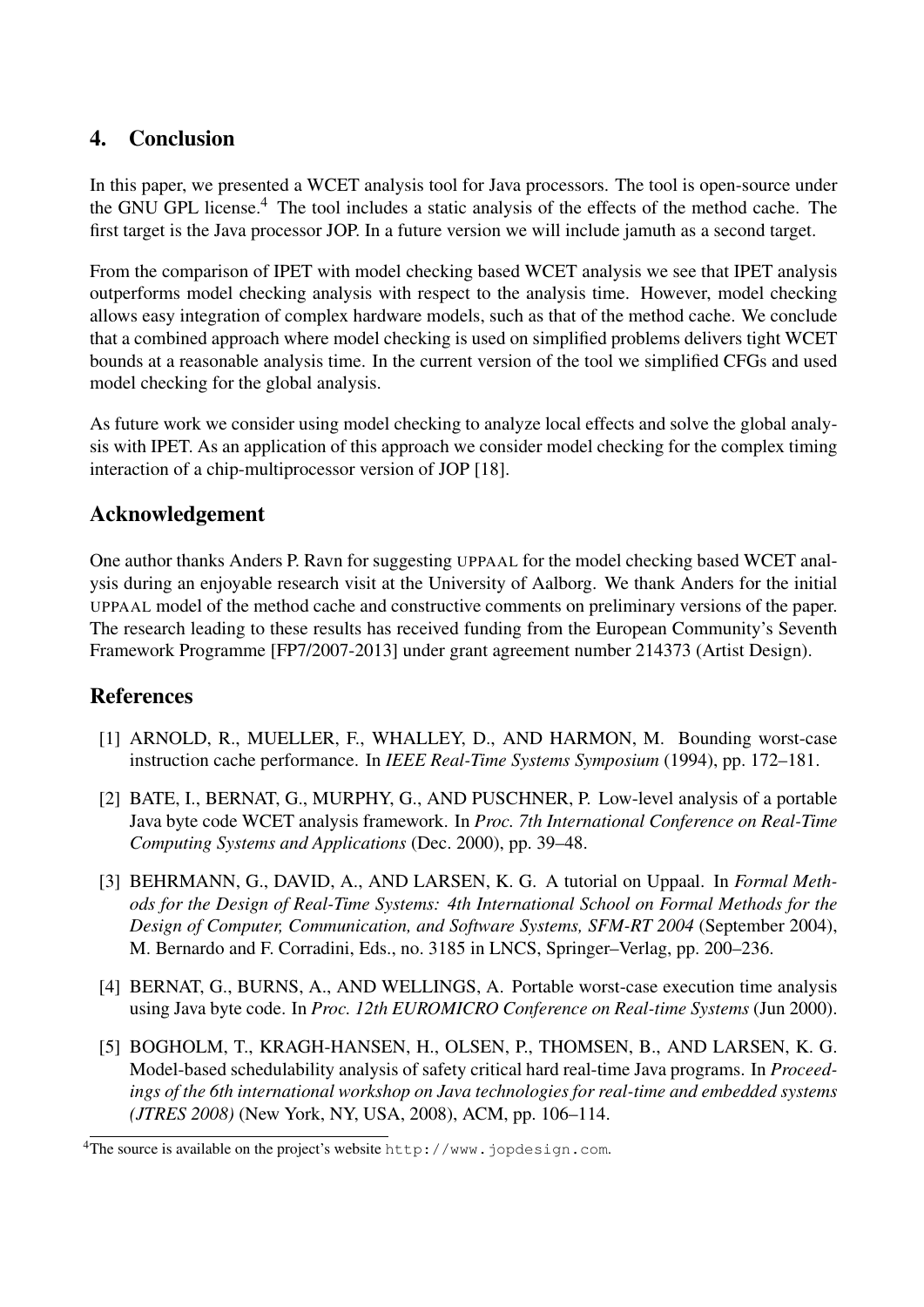- [6] HARMON, T., AND KLEFSTAD, R. Interactive back-annotation of worst-case execution time analysis for Java microprocessors. In *Proceedings of the Thirteenth IEEE International Conference on Embedded and Real-Time Computing Systems and Applications (RTCSA 2007)* (August 2007).
- [7] HARMON, T., SCHOEBERL, M., KIRNER, R., AND KLEFSTAD, R. A modular worst-case execution time analysis tool for Java processors. In *Proceedings of the 14th IEEE Real-Time and Embedded Technology and Applications Symposium (RTAS 2008)* (St. Louis, MO, United States, April 2008).
- [8] HEALY, C. A., ARNOLD, R. D., MUELLER, F., WHALLEY, D. B., AND HARMON, M. G. Bounding pipeline and instruction cache performance. *IEEE Trans. Computers 48*, 1 (1999), 53–70.
- [9] HEALY, C. A., WHALLEY, D. B., AND HARMON, M. G. Integrating the timing analysis of pipelining and instruction caching. In *IEEE Real-Time Systems Symposium* (1995), pp. 288–297.
- [10] HECKMANN, R., LANGENBACH, M., THESING, S., AND WILHELM, R. The influence of processor architecture on the design and results of WCET tools. *Proceedings of the IEEE 91*, 7 (Jul. 2003), 1038–1054.
- [11] HU, E. Y.-S., KWON, J., AND WELLINGS, A. J. XRTJ: An Extensible Distributed High-Integrity Real-Time Java Environment. In *Proceedings of the 9th International Conference on Real-Time and Embedded Computing Systems and Applications RTCSA-2003* (February 2003), vol. LNCS 2968, pp. 208–228.
- [12] KRISTENSEN, L. M., AND MAILUND, T. A generalised sweep-line method for safety properties. In *FME '02: Proceedings of the International Symposium of Formal Methods Europe on Formal Methods - Getting IT Right* (London, UK, 2002), Springer-Verlag, pp. 549–567.
- [13] LI, Y.-T. S., AND MALIK, S. Performance analysis of embedded software using implicit path enumeration. In *LCTES '95: Proceedings of the ACM SIGPLAN 1995 workshop on languages, compilers, & tools for real-time systems* (New York, NY, USA, 1995), ACM Press, pp. 88–98.
- [14] LUNDQVIST, T. *A WCET analysis method for pipelined microprocessors with cache memories*. PhD thesis, Chalmers University of Technology, Sweden, 2002.
- [15] METZLAFF, S., UHRIG, S., MISCHE, J., AND UNGERER, T. Predictable dynamic instruction scratchpad for simultaneous multithreaded processors. In *Proceedings of the 9th workshop on Memory performance (MEDEA 2008)* (New York, NY, USA, 2008), ACM, pp. 38–45.
- [16] METZNER, A. Why model checking can improve WCET analysis. In *Computer Aided Verification (CAV)* (Berlin/Heidelberg, 2004), vol. 3114 of *Lecture Notes in Computer Science*, Springer-Verlag, pp. 334–347.
- [17] OUIMET, M., AND LUNDQVIST, K. Verifying execution time using the TASM toolset and UPPAAL. Tech. Rep. Embedded Systems Laboratory Technical Report ESL-TIK-00212, Embedded Systems Laboratory Massachusetts Institute of Technology.
- [18] PITTER, C. *Time-Predictable Java Chip-Multiprocessor*. PhD thesis, Vienna University of Technology, Austria, 2009.